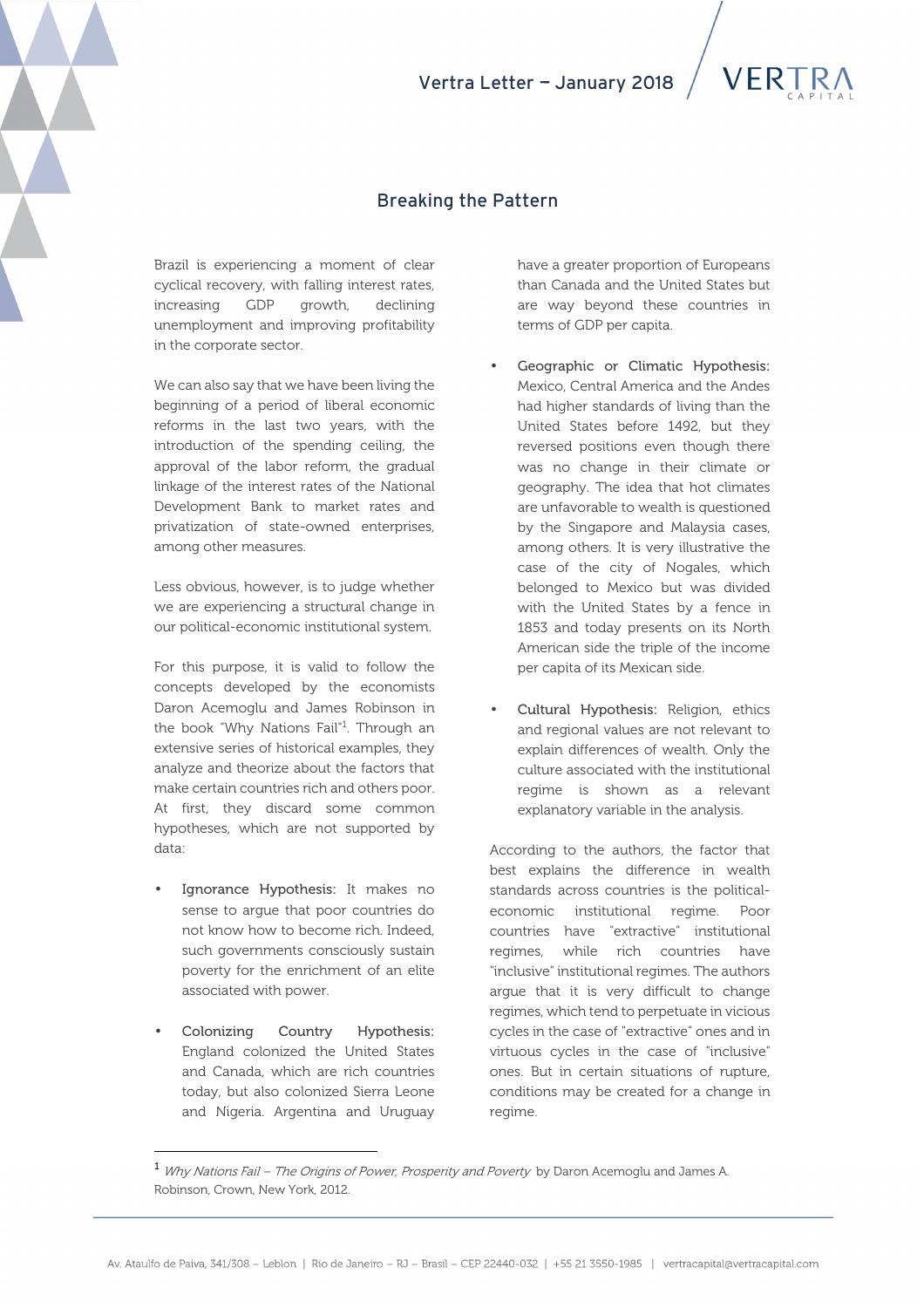"Extractive" regimes are very common in Latin American and African countries and are so called because they "extract" income and wealth from the society to benefit a small group associated with the government, which has the incentive to maintain "extractive" institutions to preserve its generation of wealth and ability to perpetuate its command. At the limit, they can develop their own personal army, buy judges, manipulate elections, and censor opponents. These regimes may violate property rights and expropriate land to avoid enrichment of opponents and to favor members of the government's support group. And they may grant and sustain monopolies because they need this economic stability to know that the beneficiaries of today will support them in power in the next election. Thus, they avoid the incentives for "creative destruction", which would generate development for society, but could jeopardize its partners that are expected to finance the electoral renewal of its mandate.

At the same time "extractive" regimes offer few defense mechanisms against the usurpation of power. They tend to have expensive licenses, heavy bureaucracy and favorable financing for incumbent companies. In general, they offer low incentives for education and innovation. In colonization times, forced labor and expropriation of wealth strengthened the power elite and increased the dependence of workers on the resources they could provide. The wealth generated by the regime, and necessary for its maintenance, raises the incentives for the political game. Even when revolutions take place by overthrowing governments, the incentives are so high that the new ruler ends up maintaining the "extractive" regime and taking advantage of the privileges in his new situation of power<sup>2</sup>.

 $\overline{a}$ 

"Inclusive" regimes may be illustrated by countries such as the United States and England, among others. They usually occur in states with centralized power, but with pluralistic political institutions. In countries where political power does not reside in an individual or small group, but in a broad coalition or plurality of groups, and with broadly distributed political rights. "Inclusive" political institutions tend to overthrow economic institutions that expropriate resources, place barriers on entry or repress market functions for the benefit of the privileged few. Their governments are accountable and responsive to citizens.

In general, "inclusive regimes" have secure property rights, an impartial legal system and egalitarian conditions. Workers are qualified and free to pursue activities of higher productivity. The great mass of people can benefit from economic opportunities. The process of creative destruction is encouraged, and less efficient companies are continually replaced by more efficient ones. This creates incentives for the acquisition of skills and education generating a good offer of schools and of skilled labor. It is generally easy to open new businesses, with a good availability of financing and a strong trust in institutions, law and property rights. These countries tend to allow a free media to flourish, helping the threats against "inclusive" institutions to be known and resisted. Breaking an "inclusive" regime would involve losses for the elite and the incentives of this political game are smaller because there is no income associated with monopolies or coerced labor to preserve.

The book argues that while economic institutions are critical to determine whether a country is poor or rich, it is politics and

<sup>&</sup>lt;sup>2</sup> In line with the theory of "Iron Law of Oligarchy" of the German Robert Michels, who argues that the internal logic of oligarchies and of any hierarchical structures is to reproduce itself even when a new group takes power.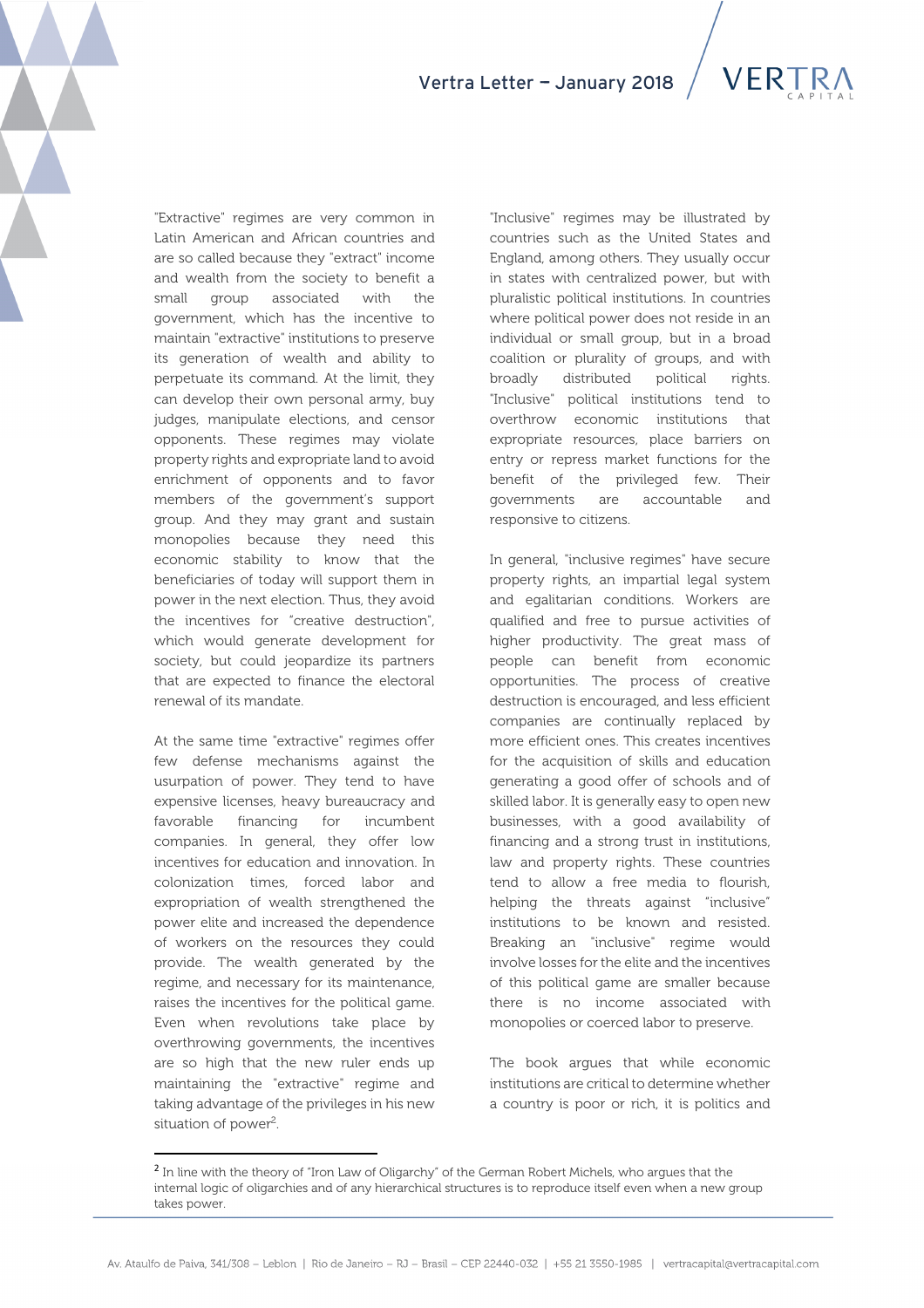political institutions that determine the economic institutions of a country.

Despite the tendency to maintain the regime, there are societies that have managed to break the pattern and abandon a historical "extractive" one to migrate to a more "inclusive" one<sup>3</sup>. . Significant institutional changes, which are prerequisites for significant economic change, result from the interaction between existing institutions and critical circumstances, events of considerable magnitude that break the existing political and economic equilibrium.

We believe that Brazil is experiencing a moment of considerable rupture, which could give rise to the possibility of structural change in its institutional regime.

The severity of the economic crisis (7% decline in GDP), its association with a corruption scandal and practices of the "extractive" regime (Car Wash investigation) and the contribution of social media to the mobilization of society created a favorable scenario for changes.

One of the most important factors to enable a change in regime is the end of criminal impunity, symbolized by the Car Wash Operation. The independence of the Federal Police enabled the investigation of politicians and businessmen of the power elite. The Criminal Organizations Act of 2013 consolidated the plea-bargain practice, which has been used as an important investigative tool. A good cooperation among Federal Police, Federal Judges and Prosecutors was also important in this process. At the same time, banks in tax havens are disclosing their clients' bank accounts for criminal investigations, influenced by global cooperation

 $\overline{a}$ 

agreements against money laundering post September 11<sup>th</sup>, 2001. New technologies and the growth of a digital society increased the amount of data subject to scanning systems, expanding evidences and criminal proofs.

The Brazilian judicial system has four instances and usually imprisonment does not take place until all appealing possibilities are exhausted. Endless procedural inquiries can easily delay the process until all crimes prescribe. Perhaps reflecting the current context, the Federal Supreme Court in a very important recent decision accepted that the conviction in the second instance court could authorize imprisonment. Provisional imprisonment has also been gaining acceptance. As a result, the arrest of dozens of corrupt powerful businessmen and politicians is leading to the breakup of a pattern of impunity and a shift in incentives for white-collar crime, such as corruption. The Federal Public Prosecutor's proposal of "Ten Anti-Corruption Measures" is a roadmap of what should be pursued for a structural improvement in this field.

At the same time, we have seen signs of growth in the independence of Brazilian institutions, whose manifestations have served as counterpoint to other powers, avoiding unreasonable decisions. Notwithstanding the merits and motives for the decisions, the fact is that the Federal Public Ministry criminally accused the current President of the Republic Michel Temer, the Congress impeached the prior President Dilma Roussef and the previous one, Lula, has been convicted in first and second instances of the judiciary system. In the economic field, the Anti-Trust Commission has vetoed important transactions due to market concentration (UItrapar acquisition of Ale and Kroton acquisition of Estacio) and overturned

<sup>&</sup>lt;sup>3</sup> The author mentions major events such as the Glorious Revolution in England in 1688, the French Revolution in 1789, the US Civil War and the Civil Rights Movement in 1950-60. But it also mentions the leadership of Deng Xiaoping in China at the end of the 1970s and the post-military regime in Brazil, among others.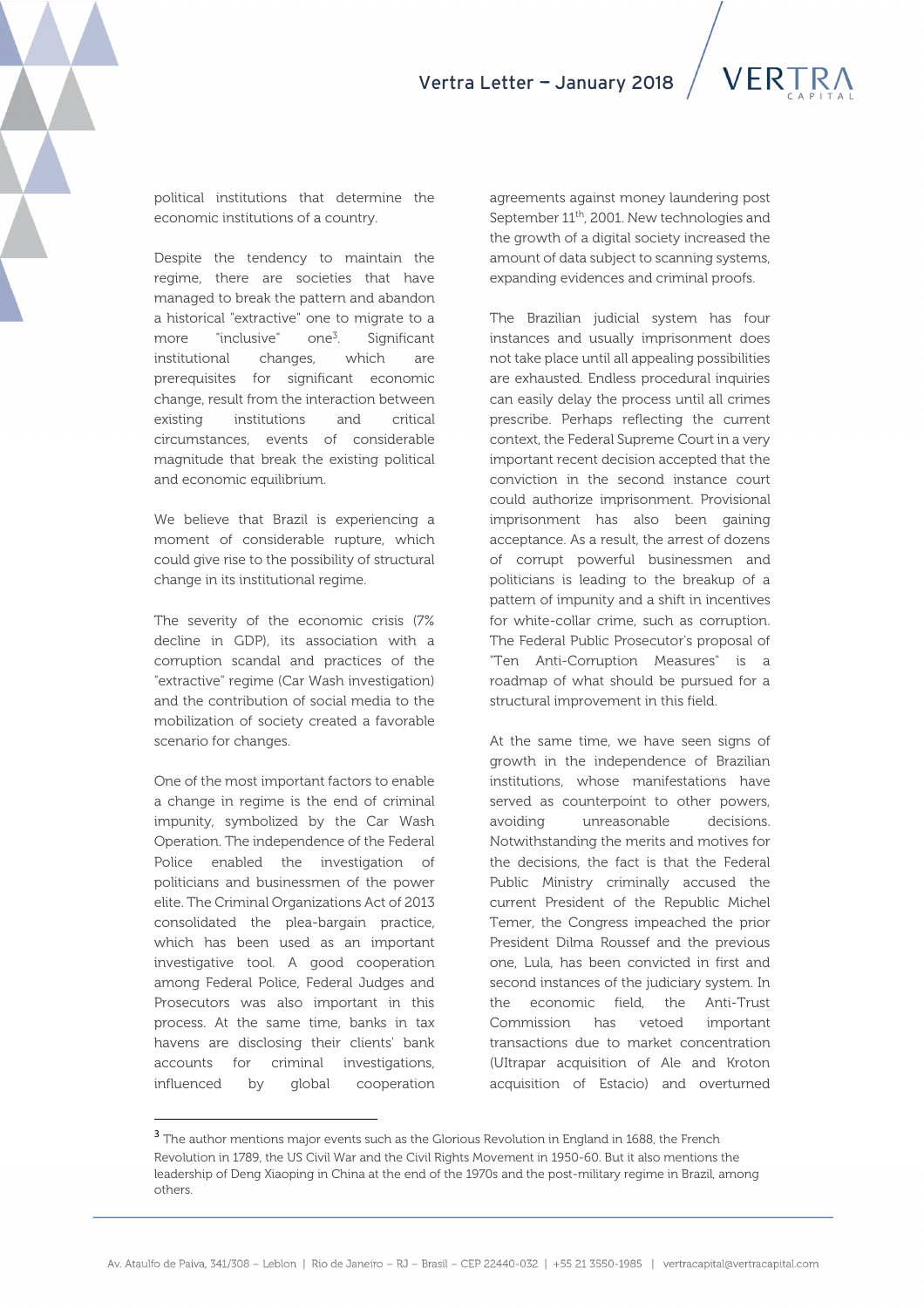

competitive barriers in credit card acquiring. At the same time, the Court of Auditors has shown a position of strong independence, defending the interest of the State in renewals of public concessions or of contracts with state owned enterprises. The Central Bank has acted independently by holding back inflation and the Regulatory Agencies tend to gain more independence as their members are gradually replaced by more technical candidates and less politicized under the new legislation passed.

After Dilma's state interventions and selective subsidies concessions, we are now observing a new tendency to adopt fairer practices. The National Development Bank (BNDES) will now use the TLP rate, which will gradually align the remuneration required by the bank in long-term financing with market rates, eliminating the selective concession of subsidized rates. The new model of infrastructure concessions is also oriented to level the playing field. It introduced a clause that allows for the costless return of the concession won in an auction, in case the company does not obtain long-term financing with the BNDES. The use of detailed executive projects before auctions gives little scope for further negotiation of contract amendments and prior environmental licensing reduces its subsequent risk. This model is more conducive to attracting foreign capital as it mitigates the advantages of local government partners.

At the same time, we see an increasing acceptance of privatizations and a reduction in the size of the State. The mere proposal of privatization of Eletrobrás does not imply it will be implemented, but certainly increases its chance in the future. At regional state level, where there is greater limitation on fundraising, more privatizations tend to happen. The trend is reinforced by greater professionalism in the management of state-owned enterprises (New State Law) and new compliance standards at companies affected by the Car Wash investigations. The smaller the state´s involvement and the related privileges, and the greater the threat of criminal punishment, the less incentives a group of "extractive" intentions has to fight for power.

In terms of political reform, we have seen few advances, but a potential reduction of political parties would favor institutional improvement by reducing the demand for financial resources to attract partners in a coalition regime and to finance electoral campaigns with so many participants. The approved 3% minimum threshold for a party to exist has the potential to reduce the number of parties from 35 to 11. The prohibition of election donations by companies also points to a less "extractive" regime. However, the creation of a campaign fund with public money and allocation proportional to the current seat distribution in Congress tends to favor the status quo.

Social media is also a factor that helps institutional change. Firstly, it favors communication and coordination of the masses, allowing the organization of protests such as those that overthrew President Dilma Roussef. In addition, social media increases the competitiveness of new political actors who do not have TV time because they are not associated with the parties currently represented in Congress. Some speculate that the elections this year may see an inflection where the audience of digital media will equal the one of television.

Members of society are no longer just watching. Many non-politicians have decided to abandon passivity and engage in politics, either behind the scenes or as actual candidates, including many entrepreneurs, consultants and financial market executives, as well as famous artists and sportsmen, among others. At the same time, institutions have been formed to encourage a political renewal, such as the "Partido Novo" and the "Agora", "Renova Brasil" and "Brasil 200" movements, not to mention activists "Vem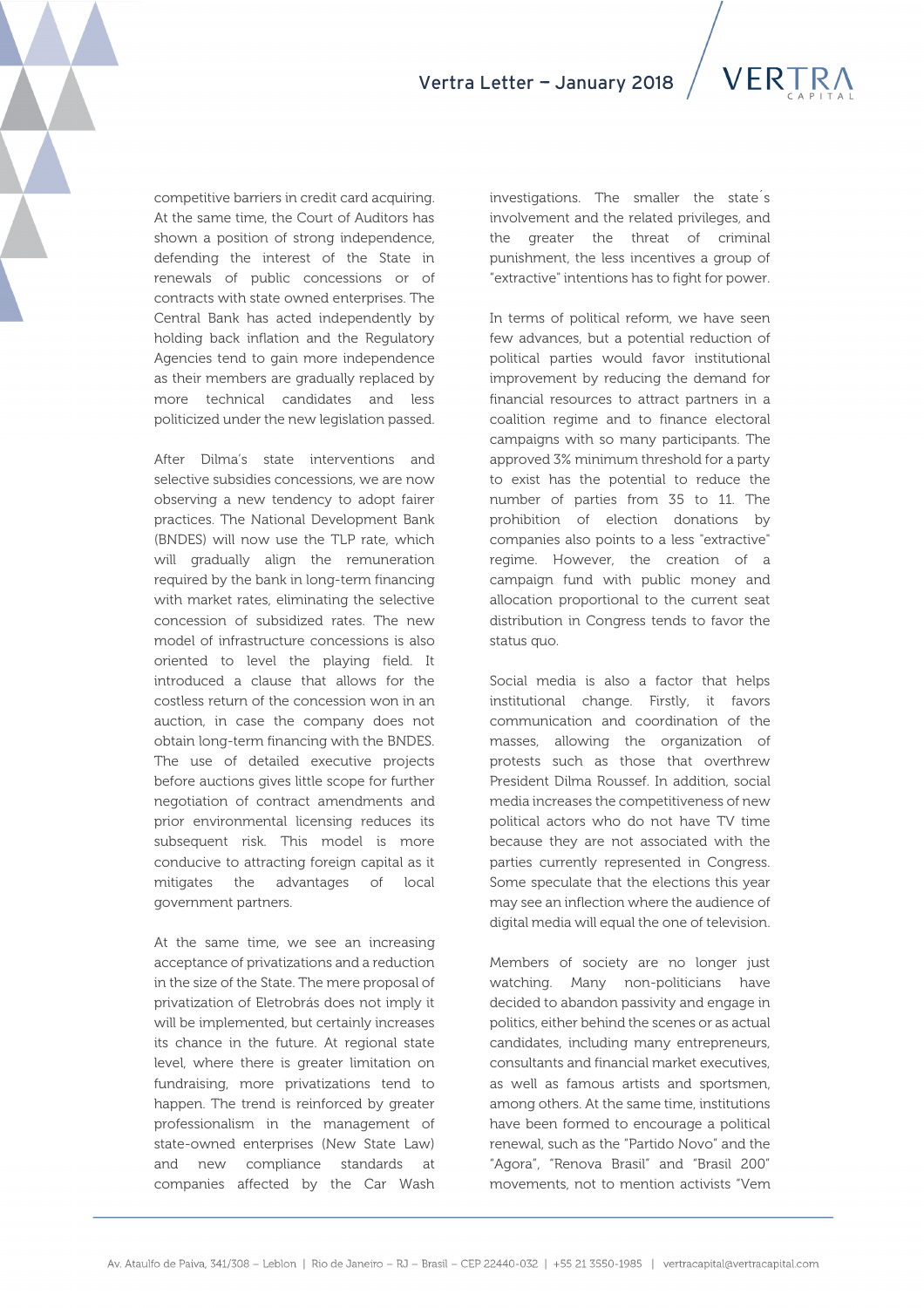



pra Rua" and "MBL", among others. The mobilization and active participation of society is one of the most relevant factors in determining a process of institutional change, even if the benefits may come gradually over the next electoral cycles.

Brazil is not isolated from the world and of course part of what happens here is also occurring in other countries. In the criminal field, Romania is experiencing a major investigation similar to the Car Wash one, according to prosecutor Deltan Dallagnol<sup>4</sup>, with the criminal prosecution of more than 100 politicians helped by plea-bargain agreements. In the political field, the election of Emmanuel Macron in France and Donald Trump in the United States suggests a more favorable environment for outsiders, a possibility presented in the Brazilian election this year.

However, as commented in the book, the resistance against the change in regime is naturally very intense. We live, therefore, a strong alternation between actions to change and reactions to maintain the status quo. In 2012, for instance, we celebrated the conviction of powerful politicians in the "Mensalão" scandal, which seemed to be a landmark of institutional change. In the following years, however, we saw a worsening of the "extractive" model with the growth of state interventions in the economy; the creation and concession of subsidies for companies and sectors chosen by the government (TJLP, FIES, My House My Life, INSS bracket by sector, among others); increase of cartelized works for Petrobrás or World Cup/Olympic events and even speculations on press censorship.

Now, with the Car Wash and Dilma's impeachment, the move for positive institutional change has once again strengthened. Nevertheless, resistance is seen as politicians try to amplify the

l

Christmas release for prisoners, create and propose bills for abuse of authority of judges and for the amnesty on clandestine bookkeeping practices. On the economic front, there was the approval of the refinancing of corporate tax debts (REFIS) and the resistance of business associations against TLP and the withdrawal of protectionist policies. We believe that despite the ups and downs, the trend is positive.

A process of change in institutional regime is highly costly in the short run, with the punishment of businessmen and politicians generating economic downturn (i.e. construction sector) and political instability. But its long-term structural benefits could be very positive, assuming the change is consolidated.

We do not know if the current movement will be strong enough to allow Brazil to reach a new equilibrium in a more "inclusive" regime, with its consequent bright development prospects. Alternatively, it could end in "pizza", with a rearrangement of interests helped by the improvement in the economic cycle, allowing the maintenance of the selective and "extractive" practices of the past.

Regardless of the outcome, the analysis brings us more clarity on which achievements really matter for a potential structural evolution in our country. And it makes us reflect on what would be the impact on the economy of a possible change in institutional regime.

A few years ago, as the Lula government increased BNDES subsidies and the Dilma government made many sector interventions, we easily took into account the direct impacts on companies, but were later surprised by the second order effects of the incentive system, with the strong

<sup>4</sup> A Luta Contra a Corrupção – A Lava Jato e o Futuro de Um País Marcado pela Impunidade by Deltan Dallagnol, Primeira Pessoa, Rio de Janeiro, 2017.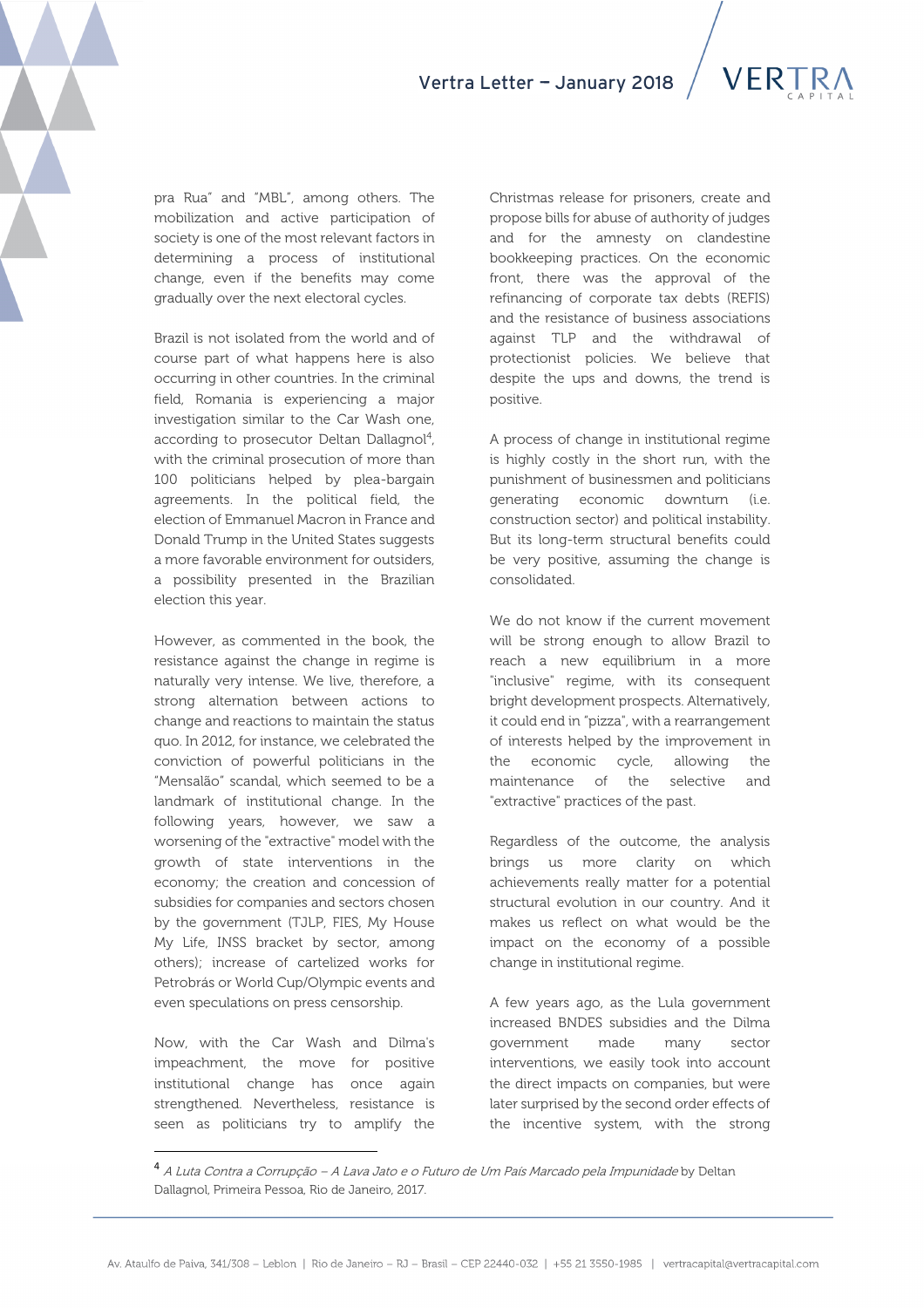



deterioration of productivity and growth. This time, it is also easy to calculate the direct impacts of a concession granted in a competitive auction under rules leveling the playing field, of Petrobras´ new pricing policy under a more professional management, the antitrust vetoes on acquisitions and even the possible

implementation of a positive credit scoring system in the banking sector. But if a structural change in our political-economic institutional regime really takes place, we will once again be surprised by its positive impact on the country´s productivity and growth.

# Investment Case: SER Educacional (SEER3)

SER Educational currently represents the largest single position of the Vertra Capital funds. The company is one of the largest post-secondary education institutions in Brazil.

Jose Janguiê Bezerra Diniz (Janguiê) founded the company. He evolved from a poor social class in the Northeast to someone with a graduate, master and PdD degrees in Law and later approved in a public examination for the Regional Labor Attorney´s Office. Over time, he opened a few businesses, including the "Bureau Jurídico", a preparation course for Brazilian competitive exams in the civil service. This was the seed for the foundation, in 2003, of his first post-secondary education operation in Recife through Faculdade Maurício de Nassau. After several expansions and acquisitions, the group was named SER Educacional in 2010.

In 2017, SER had 140 thousand on-campus students, of which 97 in the Northeast (under the Uninassau and Faculdade Joaquim Nabuco brands), 27 in the North (Uninassau and Unama) and 16 in the Southeast (Univeritas). In addition, SER also had 8 thousand graduate students and thousand distance learning (DL) students. Its brands have strong regional recognition, with a General Course Index ("IGC") equal to or higher than 3 out of 5.

The company has one of the highest profitability rates in the sector, with EBITDA margin at around 30% and return on adjusted capital of 33% p.a. It is going through a strong expansion process, having grown its revenues by 30% p.a. over the past 4 years.

The company's IPO took place in 2013. In September 2017, the company held an equity offering, expanding its capital by R\$ 400 million. This funding will help the company to finance acquisitions and organic expansion. As we will describe further on, we believe that the company should maintain a growth rate above 20% per year for the next 5 years.

### Business Quality

The largest private post-secondary companies in Brazil do not have comparable global peers. In Europe, the supply of postsecondary education is concentrated in the public sector. In the US, the public sector coexists with top-notch philanthropic entities, while private for-profit companies represent only 10% of the market and have lower quality, often focusing on distance learning. In Brazil, with the State fiscal distress and the 1997 deregulation under Fernando Henrique Cardoso's government, the for-profit private education sector has grown considerably and today represents approximately 40% of national supply. The arrival of private equity funds in 2005 unlocked a consolidation process and improvement in management quality in the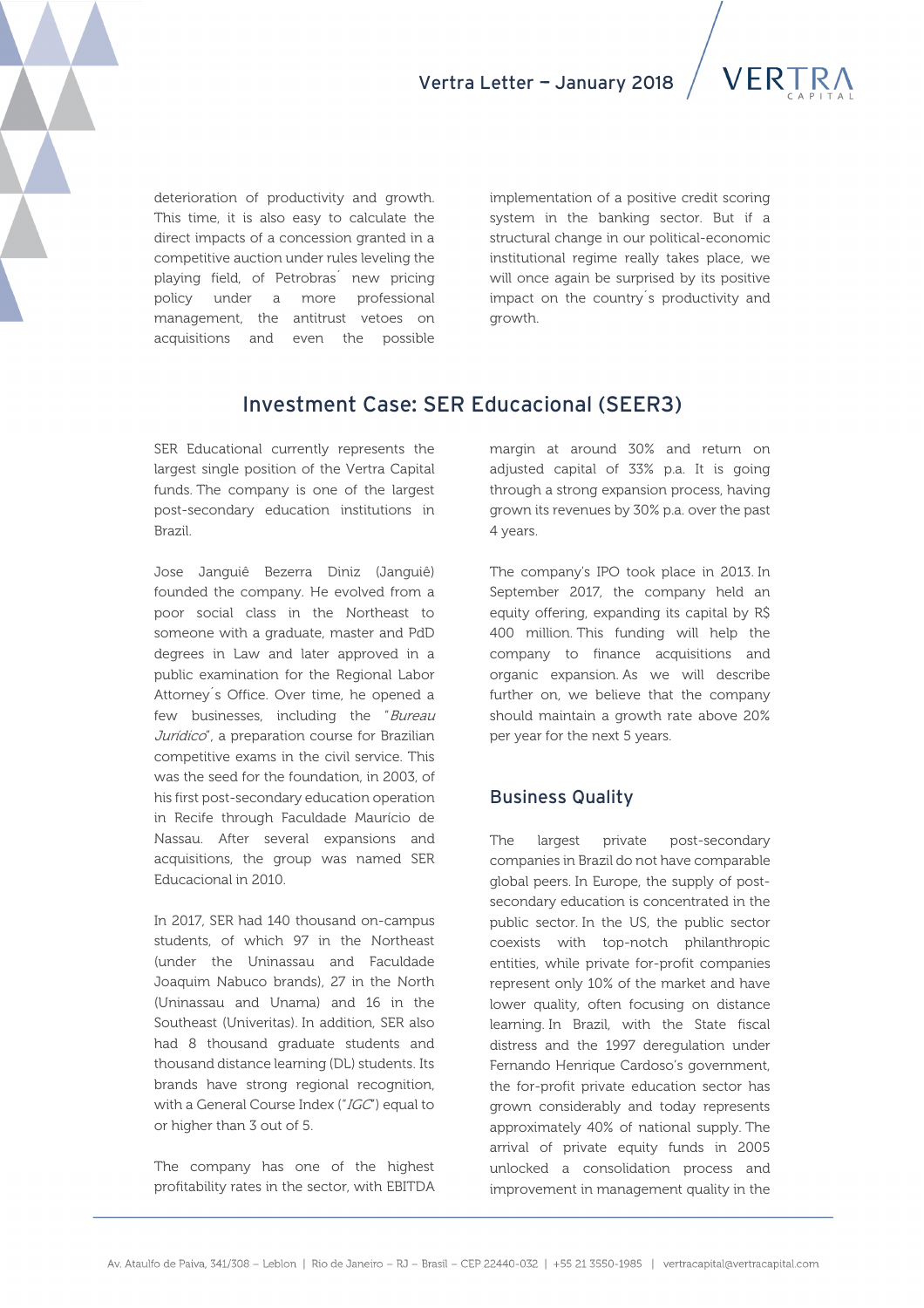industry. This enabled the creation of the largest private post-secondary companies in the world, such as Kroton and Estacio. Ser Educational and Anima round out the group of large public companies.

Scale is an obvious competitive advantage for those large companies. The dilution of general, administrative and marketing expenses allows large companies to have a relevant return differential when compared to small and medium-sized companies.

Access to capital enables these companies to invest in infrastructure, a highly valued attribute by the student, and to expand the number of campi (plural of Latin word campus). It also enables investments in distance learning (DL), a tool that lowers the cost of the on-campus programs, allowing the students to have 20% of his/her credits in this modality, or even more in the hybrid one. Capital was also important for the acceptance of the FIES program in the beginning, when the working capital risks were substantial. Moreover, it will support the increasingly proprietary financing programs offered to new students, which is a competitive advantage.

The sector presents a high fixed cost and low marginal cost, which could be associated with the airline and telecommunications sectors, where strong competition generates price wars. We are convinced, however, that this analogy is not correct, as shown in the book Competition Demystified by Bruce Greenwald<sup>5</sup>, that describes strong competitive advantages of companies with high fixed costs and low marginal costs, such as Walmart.

One relevant difference between the education and the airline industry is that competition occurs between companies with different scales (large vs. small). In this

 $\overline{a}$ 

case, the scale advantage is amplified by the high fixed cost component, increasing the business quality.

In addition, other relevant differences make the comparison an improper one and reduce the tendency of price competition. In the freshman's intake, the large education companies condition the launching of programs to a minimum demand threshold, avoiding unnecessary costs for teachers (major cost item) and reducing competitive pressure. Finally, for veteran students, the switching cost is high, since they cannot use all the credits from disciplines studied, need to incur extra costs (enrollment, books, etc.) and suffer from the bureaucracies of the transition. A lost semester represents an increase of at least 12% of the marginal cost for the completion of a program.

Despite the clear advantages of scale and capital, we believe that the most important competitive advantage in the industry is the difference in management. Some large companies have developed superior techniques for optimizing students/class ratio, modular curricula, optimizing the ratio of students/class and increasing gross margins. They also developed more effective sales techniques and program mix optimization as a function of demand and profitability. Recently, they have been developing dropout reduction techniques, another determining factor in the ratio of students/class and gross margin.

The differentiation of scale, capital and management have enabled large companies to offer a better product at a lower cost with an attractive rate of return on equity of 30% p.a., which is a relevant characteristic in a still fragmented industry that offers many capital allocation opportunities.

<sup>5</sup> Competition Demystified: A Radically Simplified Approach to Business Strategy by Bruce Greenwald and Judd Kahn, Penguin Group, New York, 2005.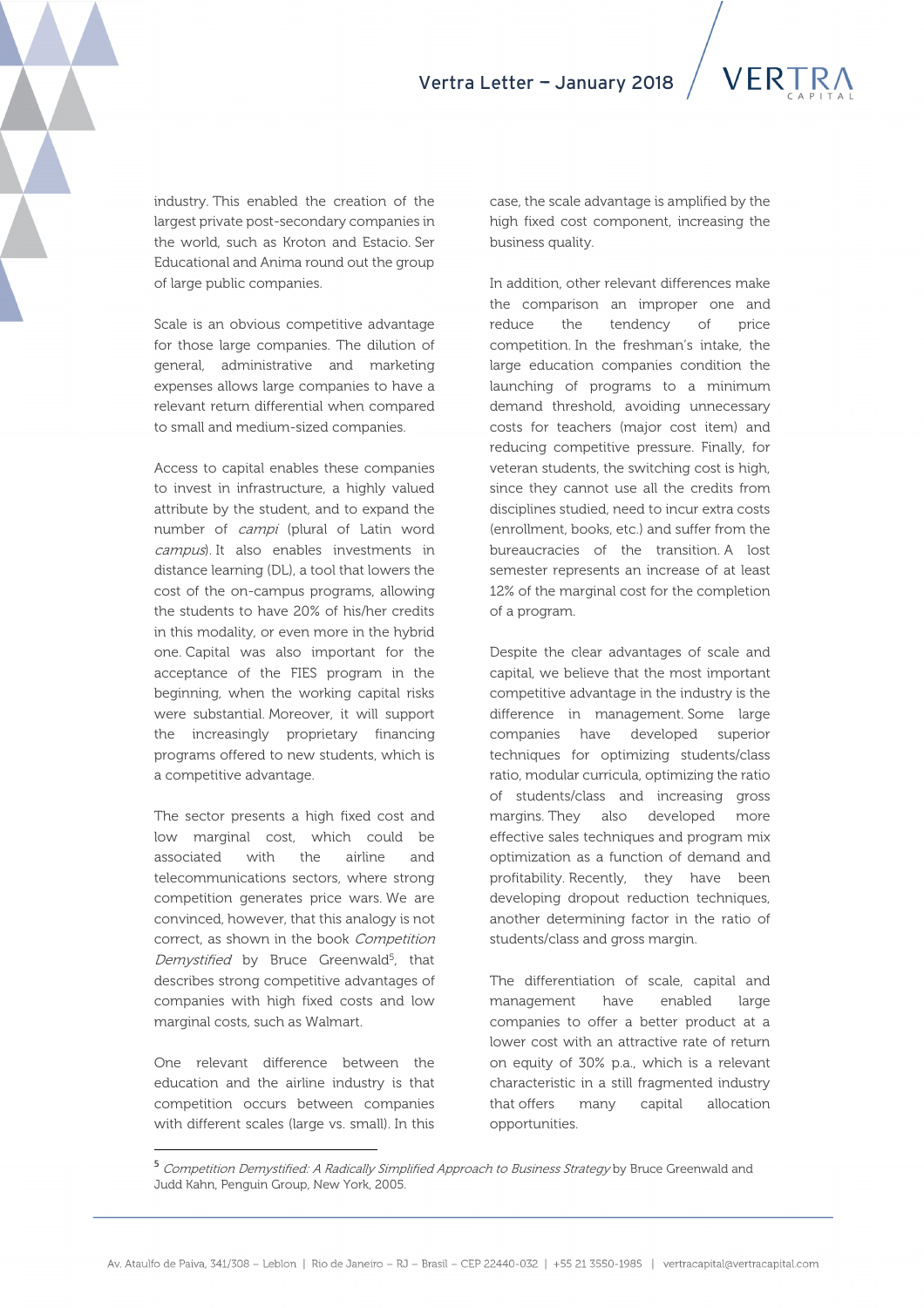

# FIES

The FIES is a government fund for financing post-secondary students that gained great importance in 2010 after the reduction of its rates, collateral requirements and grace period, boosting demand for postsecondary education in the country and the profitability of educational companies. With the Brazilian fiscal crisis, the program was reduced from 2015 onwards and had to be redesigned in 2017.

There is a general misperception that the profitability of post-secondary education companies is a temporary phenomenon, explained mainly by subsidies from FIES. With the strong reduction of FIES in new funding since 2015, many investors expected a strong reduction in companies' profitability and a return to the meager earnings levels of the past.

In fact, the removal of this subsidy, combined with the deterioration of the labor market, generated a relevant reduction of demand in the education sector. Many medium and small companies only joined FIES in 2013 and 2014, and have suffered from the withdrawal of the program right after their expansion and faculty hiring. In a high fixed cost industry, these companies were left with relevant idle structure.

Companies like Kroton have made full usage of the program by optimizing the pricing based on the penetration of FIES students in each specific program and site. SER Educacional tends to lose less with the FIES reduction, because it did not optimize its course prices by this factor, having less impact on its earnings/student ratio. In fact, its margin held up well to the changes in FIES, falling from 34% to 31%, after adjusting for the cost of the expansion projects, which

is underway. This was made possible, partially, by the introduction of a new academic model with modular flexibility of the courses, which improves the number of students/class ratio.

The difference between the dropout curve in FIES and Non-FIES students occurs almost entirely during the first two years of the course. After the lower participation of FIES students in the total student's intake in the recent years, the percentage of FIES students has fallen drastically. Therefore, we believe that the future reduction in the FIES student base will not have a relevant impact in the company's dropout rate.

As the courses generally last 4 years, the decrease in enrollments in 2015 will only have its full effect recognized in 2018. That is the reason why the market still fears the actual impact of the withdrawal of FIES on the profitability of the companies. We understand that as time goes by this concern will diminish.

In addition to the factors above, SER benefits from the FIES's new distribution criteria, since the program will prioritize students in the North, Northeast and Midwest, areas where SER concentrates its operations. The availability of this student's financing depends on the support of private banks, which still have not given clear signs of interest. However, factors such as a structurally lower interest rate scenario in Brazil and the consignment of payrolldeductions should contribute to the reduction in the costs of funding and default rate, and may foster greater interest among banks with respect to the new FIES program.

Last, but not least, the definition of the new rules of FIES in 2017 reduced the tail risk of retroactive changes in the program.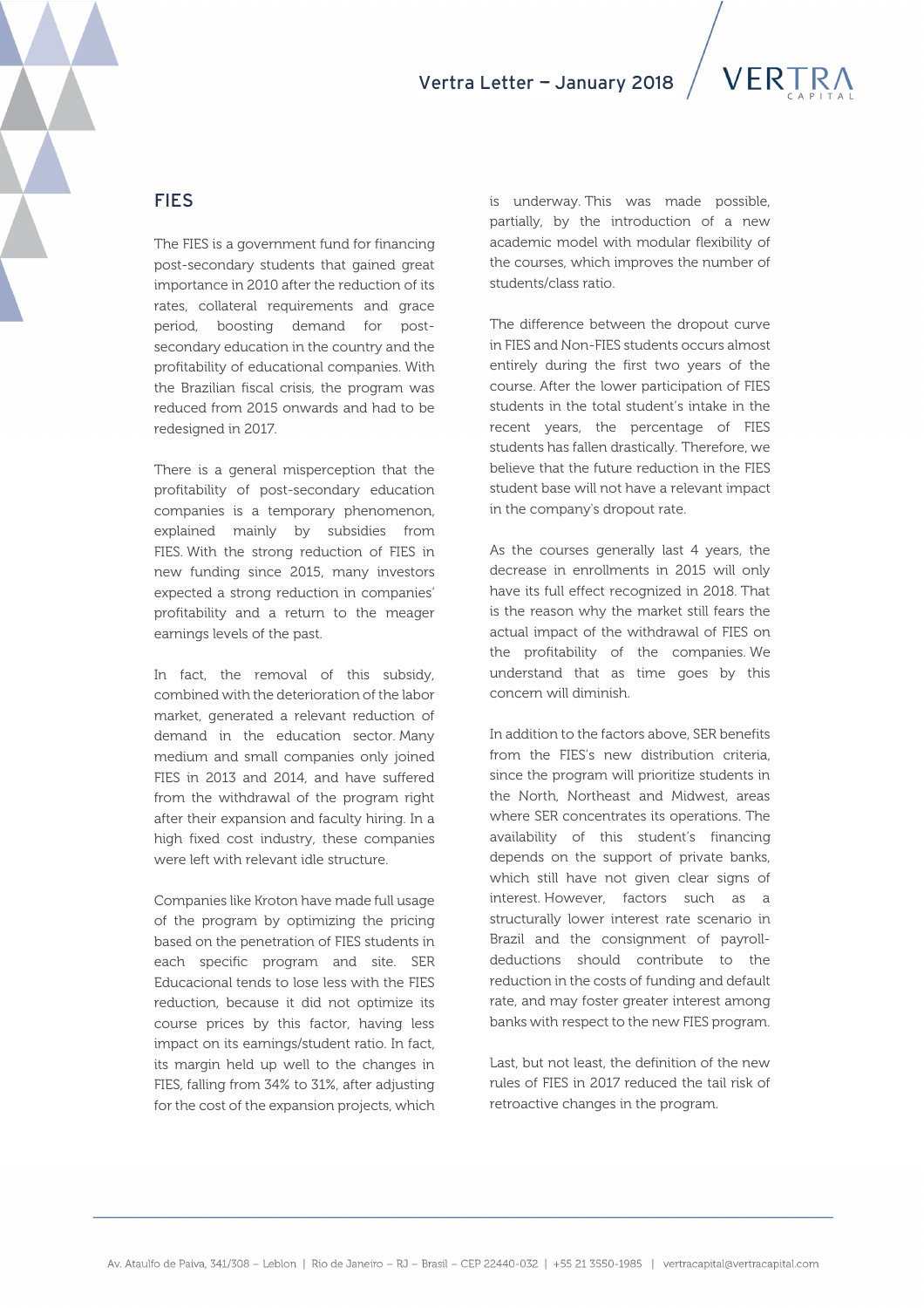

### Distance Learning

Distance learning (DL) is a business with even higher fixed costs and very low marginal costs, amplifying the fear of price competition. One could speculate that in a distant future, with 100% of programs online, the competition could shift from regional to national and include free courses. However, we believe that socialization is a relevant part of the learning experience, so the best model probably will be a hybrid one combining classroom experience with online concepts. In this case, the advantages of scale of the oncampus players will be preserved and even accentuated, because the bundled offer with DL will become a competitive advantage against smaller universities.

The Brazilian DL model works almost as a franchise. In this case, building a network of partners for the DL centers is one of the main competitive differentials.

Until recently, regulation for DL expansion was restrictive, generating some market reserve. Last May, however, the Ministry of Education (MEC) published the new regulatory framework for DL, loosening the expansion of supply based on the scores of the General Courses Index (IGC). It allowed 50, 150 and 250 centers/year for entities with IGC grades 3, 4 and 5, respectively.

If, on the one hand, this may lead to a reduction in the DL margins of already established companies, on the other hand it greatly benefited SER, which enjoyed robust operations in this field but had almost no DL operations. The company monitored very closely the regulatory developments and anticipated, over the last 2 years, the creation of a network of partners ready to go into operation when the regulation changed. Based on the criteria of IGC, SER already has the authorization to open 700 centers a year, contemplating its main brands: Uninassau, Unama and UNG.

### Management Quality

The CEO of SER is Janyo Diniz, brother of Janguiê Diniz. While Janguiê has a legal background and stands out for his entrepreneurship and good relationships, his brother Janyo is an engineer and has a more strategic and reflective style, being responsible for many of the good management techniques implemented by the company.

SER has shown itself to be one of the best execution players in the sector in recent years, and has managed to grow very fast and with high profitability.

We should highlight two internal projects of the last few years. Firstly, the New Academic Model, implemented after the hiring of Antonio Carbonari, former employee of Anhanguera and Kroton. It allowed the flexibilization and optimization of the curriculum, without jeopardizing the quality of the courses. Secondly, the Shared Services Center, with clear responsibilities and processes defined, that enabled the reduction of costs and the creation of a scalable management platform.

For the coming years, we see two internal projects that should have a relevant impact in operations:

• Hybrid Courses: in 2018, SER will launch its hybrid courses. Until recently, the company offered only two types of programs: on-campus courses or 100% DL. Now, with the hybrid products, SER offers a more flexible course for students, without giving up the campus experience and reduces the dropout impact of not reaching minimum threshold for course launch. Generally speaking, for a new class to be profitable, the institutions need a minimum number of students to cover their costs. If the course does not have enough demand to reach this minimum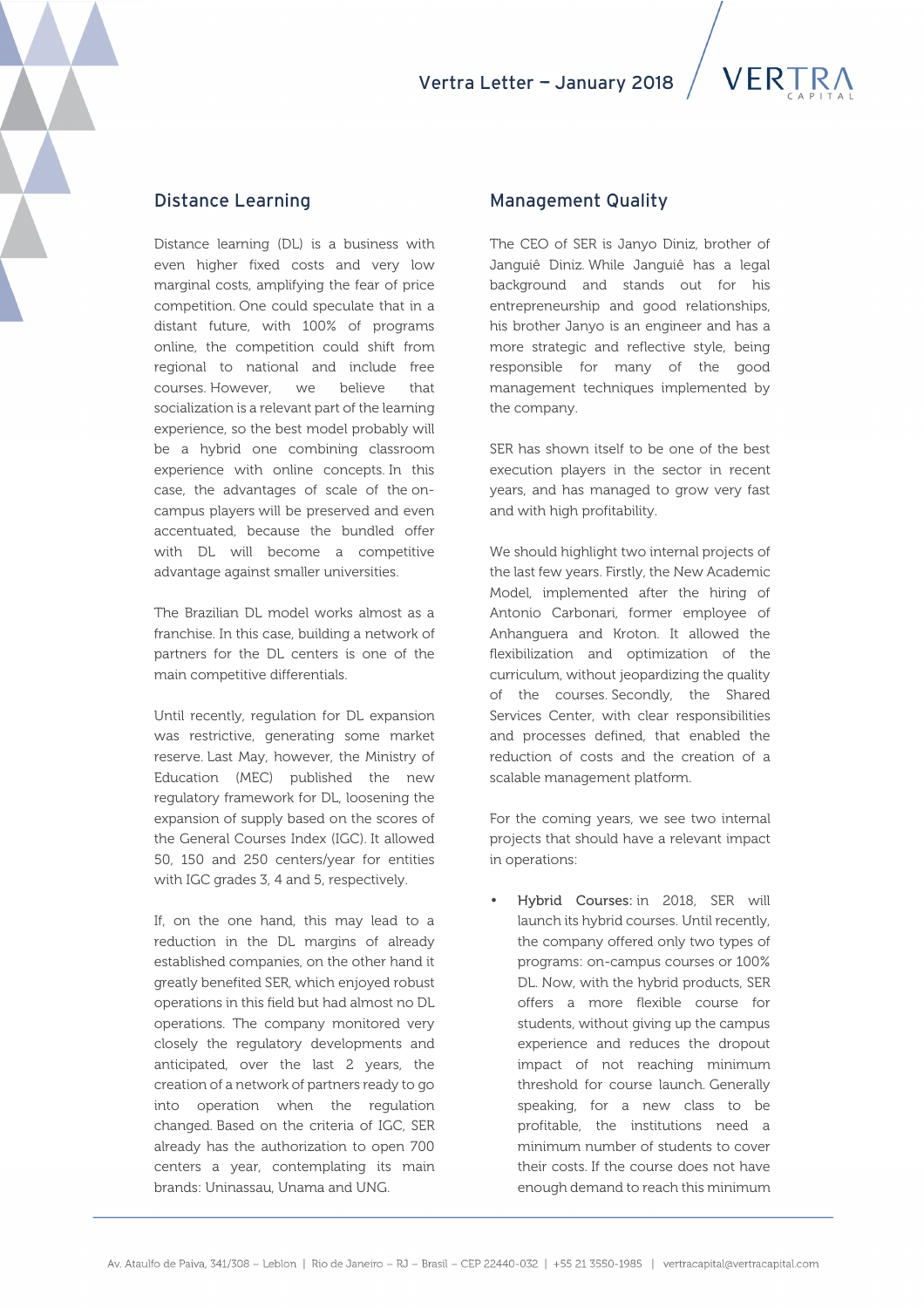

number, the course is not launched and the company loses those students. As hybrid courses have fewer on-campus classes, their costs are lower and the minimum number of students required for formation of classes is also lower. Therefore, this new hybrid product will result in a higher student intake and reduction in the dropout ratio by optimizing the student/class ratio. Finally, while in on-campus programs the regulation does not allow a new campus to offer more than 5 courses, the DL regulation does not have this limit. SER intends to launch up to 30 hybrid courses per campus, including health and engineering programs, which have higher tickets and are avoided by smaller competitors, since they require vast investments in laboratory's infrastructure.

• Dropout Reduction Efforts: dropout is one of the most relevant profitability drivers in the sector, since it affects directly the students/class ratio and is historically high in Brazil. After a relatively good period for the postsecondary market between the years of 2010 and 2014, companies have raised their focus on the retention of students. SER launched in 2016 the SER Retention System (SRS), which is a predictive system that uses historical statistics to identify and anticipate future dropouts. E.g.: (i) students who miss a test have X% chance of dropping out in the semester; (ii) students who do not enter the virtual environment in the week have a Y% chance of dropping out. The system informs unit coordinators of the likelihood of a dropout for each student so that they can start focusing on the riskier group. In addition to SRS, SER also launched in the DL courses the concept of Guardian Tutor, where each student has a professional mentor, who is responsible for the student's adaptation

at the institution, which has proven to be effective in the retention of students. It is worth pointing out that the DL segment has the highest dropout rates, especially at the beginning of the courses, and therefore offers a fertile field for efficiency improvement.

With respect to related parties' potential conflicts, it is worth mentioning that the company leases real estate from the controlling family. However, the lease term was set before the IPO. Moreover, following a good governance, the company froze these rates nominally in the period of the Brazilian financial crisis. In the compensation front, we see no excess from the controlling family. The highest individual compensation was R\$1.4 million p.a. at the Board of Directors and R\$0.9 million p.a. at the C-level.

Despite the reduction of his participation in September 2017, Janguiê is still well aligned with the company, owning 53% of total capital and having 2/3 of his total net worth in the company stocks.

### Growth

SER's growth in the coming years should not be limited to the growth of the education sector. The company has a wide avenue of organic and inorganic growth opportunities through the growth of its market share, which currently represents only 3% of the country's post-secondary education sector.

We believe that SER can grow 20% p.a. over the next 5 years, even excluding acquisitions. Overall, the growth should come from three fronts: a) On-campus b) Distance Learning c) M&A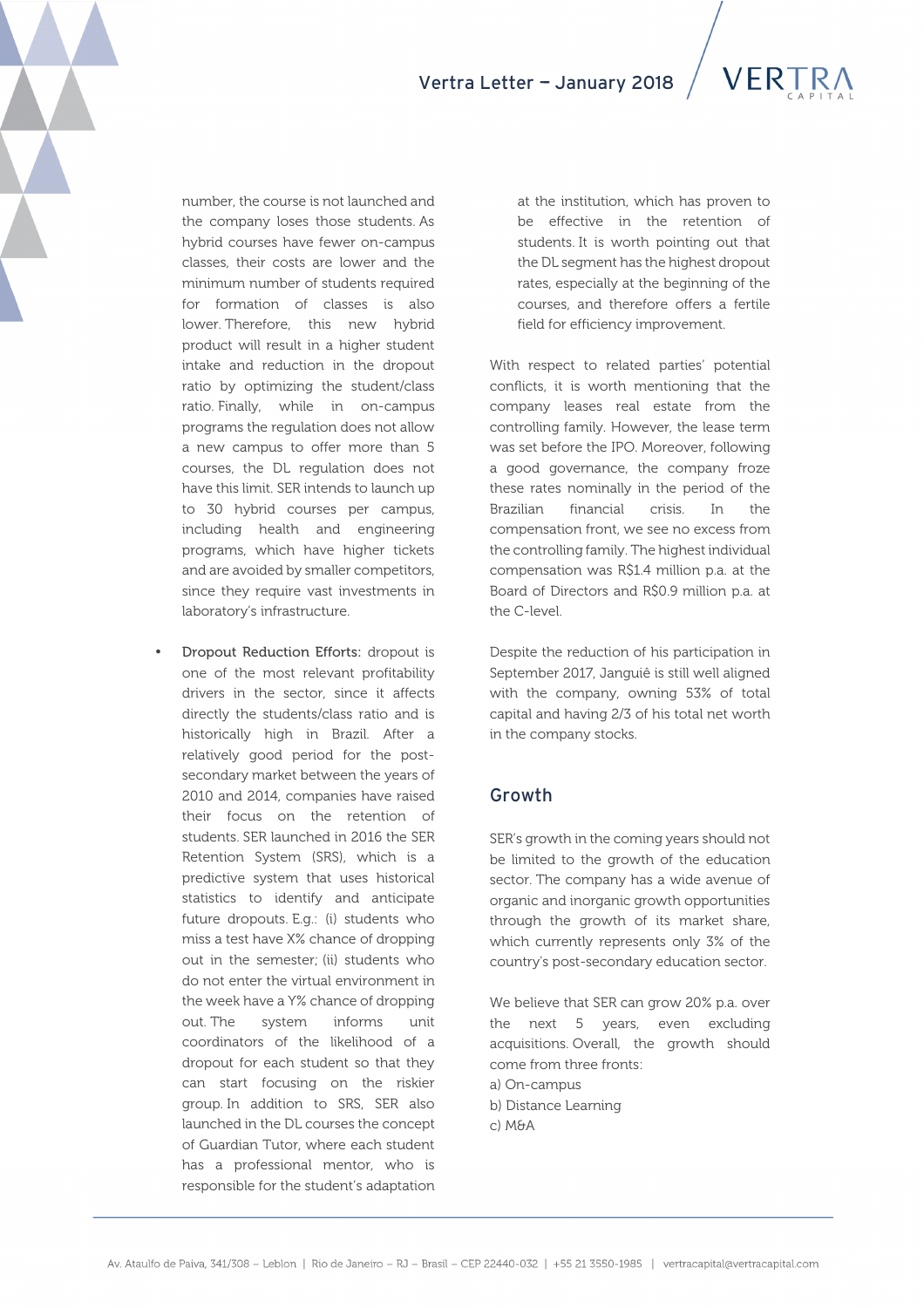

### On-Campus Organic Expansion

In the on-campus programs, the company will evolve over the next 5 years from 45 to 90 *campi*. There are 45 *campi* in accreditation process at the Ministry of Education, which usually takes 36 months. Of these, 33 have been already fully accredited, including 4 that started operations in 1H17, 10 in 2H17 and 15 which will begin operations in 1H18, implying 64% growth in the number of *campi* in operation.

It is not trivial to analyze the level of assertiveness and the number of students per campus in past expansions to define expectations for future ones. But, looking at its 15 years of existence, SER results were undeniably positive. Besides excellent execution, a crucial component for this good performance was the choice of entering new markets. Most of the cities where SER launched new units had a large number of small universities, often poorly managed. With better marketing, dropout and student per class management, SER has a competitive advantage over its direct peers.

We believe that the company will continue to show a good performance and great implementation capacity, which it has delivered since day one. Among the 29 new campi already announced, about 70% will be launched under the Nassau and Unama brands in the North and Northeast, where they have strong recall and prestige. The cities´ profile and competitive dynamics are also similar to the patterns of the past. Therefore, the same mechanisms that granted SER a strong performance until now will continue to help the company going forward.

### Distance Learning Expansion

With the new regulatory framework for DL, SER should enter this sector in a fast and effective way. Having prepared itself in

advance, it already has the partnerships and sites mapped out to launch 300 new centers in the short term and 800 in the next few years. As a reference, Kroton, the largest company in the sector, currently has 1,100 centers.

We have great confidence in the success of DL within SER's *campi*, where it already has brand recognition and infrastructure. Based on industry references, we believe that these centers may have 1,500 students each, totaling 135 thousand additional students for SER. On top of that, we would still have almost 700 centers built outside its traditional campi.

### M&A Consolidation

The post-secondary education sector offers great opportunities to create value with the acquisition of companies, through synergies due to scale, access to capital and management. SER has been successful in the past, with a history of discipline in terms of valuation and integrating its acquisitions over a period of six months.

With the recent demand reduction due to the macro crisis and the withdrawal of subsidies in the FIES, many smaller or poorly managed companies have become fragile. This increases the pipeline of good opportunities for SER. Regulatory changes in DL may also foster some transactions. SER has been monitoring the market for a long time and maturing some conversations. In one of them, it obtained exclusive negotiation rights. We believe that last year's equity offering is evidence of the high probability of some acquisition occurring in the near future.

Unlike Kroton and Estacio, SER has only R\$4.5 billion of market value. Thus, the value created in acquisitions may be more relevant to SER, since it is easier to find meaningful targets given its 140 thousand student base.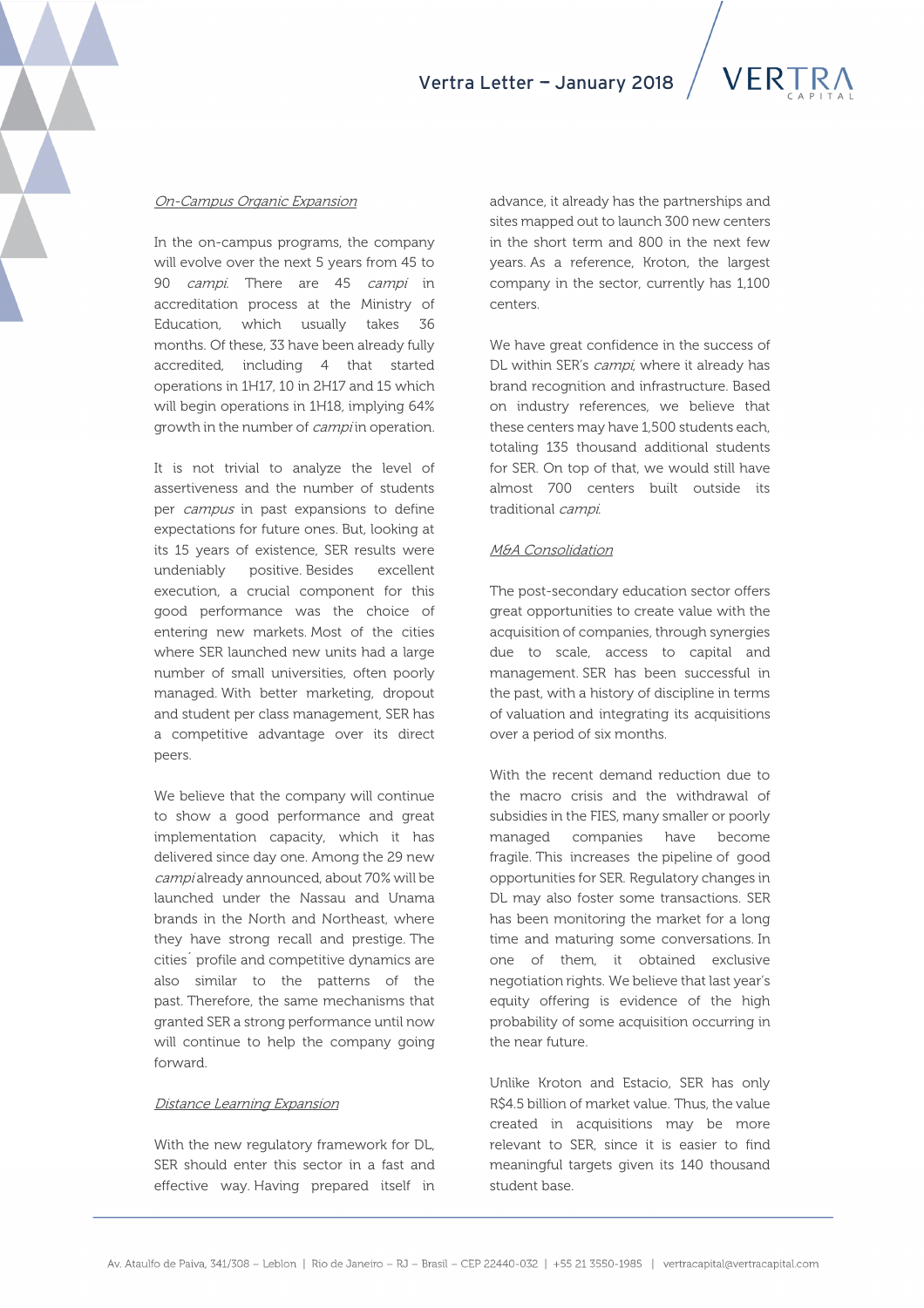# Vertra Letter - January 2018

## Valuation

The company trades at around 14x 2018 earnings, despite the potential to triple its student base. In the past, the best companies in the sector traded at 16-20x earnings, which we believe to be justifiable given the growth prospects and margin resilience that we see in SER. Even if we assume that the current multiple remains the same, SER shares should follow the growth of its profits, which we estimate would be around 20-25% p.a.

### Risks

The main risk of the thesis is the execution of the organic and inorganic expansion strategy. Trying to estimate future events is an arduous and fruitless task. What we consider important is that the processes, people, and alignment are nicely intertwined. As mentioned above, the owners seem aligned with the business and the company has a very positive track record of execution.

With regard to macro and regulatory risk, the current asymmetry seems favorable, because we have just gone through a period where FIES subsidies were withdrawn and unemployment rates sharply increased. Going forward, it is difficult to imagine a worse macro and regulatory scenario relative to this starting point.

On the regulation front, the last clear advantage of the companies may be the tax benefit associated with the Prouni, although this was shielded in the contracts until 2025. Prouni was already the target of a lot of scrutiny and it seems to be consensus that it is an efficient program. Through tax exemption, the Government pays the institutions considerably lower value than that of the market. At the same time, companies can improve their profitability by optimizing their students/class ratio.

## Conclusion

We believe that the market overly discounts the education sector due to the perception of FIES dependence and the risks of margin sustainability. It also discounts the recent lower growth rates.

We understand, however, that the education sector will undergo a very favorable cycle from 2018 on, with strong student intake, given the pent-up demand created during the crisis and reductions in dropout rates due to macro and management improvements. In addition to that, the results of 2018 should calm investors' fears about the FIES' relevance to the industry's current profitability. Finally, in the case of SER, the first half of 2018 will bring the first results of new *campus* intakes. If this initial diagnosis is favorable as foreseen by our qualitative thesis, there should be a favorable improvement in the perception of risk and growth outlook of this expansion strategy. This environment may lead into multiple expansion in the stock.

From a strategic point of view, the big management advantage of large companies compared to small groups and the excellent track record of execution and capital allocation of SER make us believe that we are partners of a company that could be the largest consolidator of the Brazilian education industry in the coming years.

The combination of strong earnings growth, a potential multiple rerating and M&A optionalities make this a very promising investment case under a quantitative point of view. At the same time, our confidence in the work of SER management team, the alignment of its main decision makers and the clarity of its long-term strategy bring us comfort under a qualitative point of view. This combination offers us what we consider to be an excellent investment opportunity.